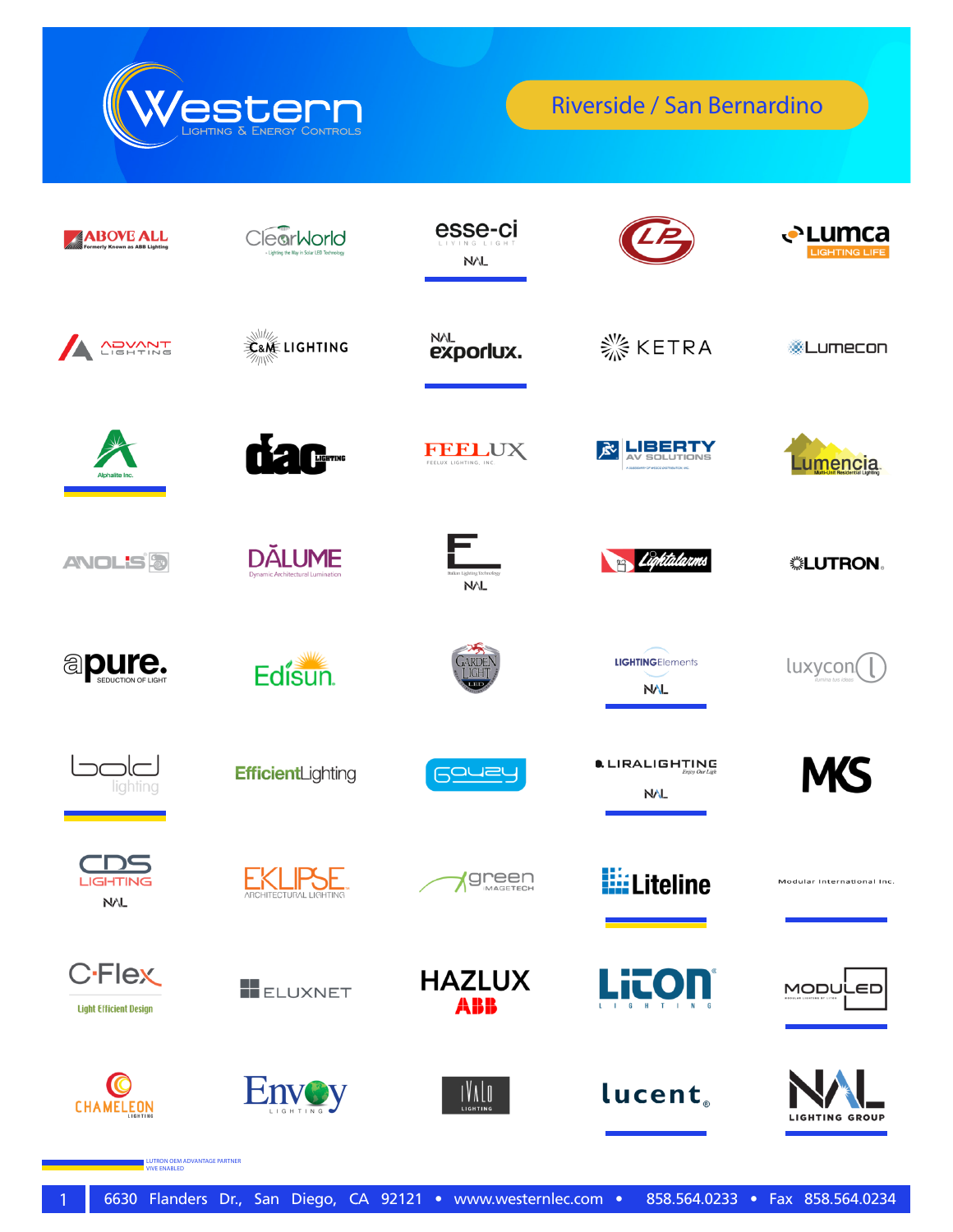

Riverside / San Bernardino

| NOVA <sup>*</sup> FLEX®           | <b>SEELESS</b><br><b>SOLUTIONS</b>              | sunlite                                                             | <b>SUN VALLEY</b><br><b>LIGHTING</b><br><b>U S ARCHITECTURAL</b><br><b>LIGHTING</b> |
|-----------------------------------|-------------------------------------------------|---------------------------------------------------------------------|-------------------------------------------------------------------------------------|
| <b>DRBIT</b><br>LLUMINATIONS INC. | <b>SNOWBALL</b>                                 | $\sqrt{11}$<br><b>Sun-Tech</b><br><b>Sunrise Technologies, Inc.</b> | VENTURE <sup>®</sup>                                                                |
| $ORE$ Lighting                    | SOLAIS<br>LIGHTING GROUP<br>SSLAIS   ENERGYLITE | SUN VALLEY                                                          |                                                                                     |
| <b>PURO</b>                       | SOLTECH                                         | <b>SMAR1</b><br>LIGHTING COMPANY                                    | ED<br>IGH.<br>TING<br>ZLED-LIGHTING.COM                                             |
| <b>Schréder</b>                   | zer<br>LIGHTING                                 | translent protection design                                         |                                                                                     |

LUTRON OEM ADVANTAGE PARTNER VIVE ENABLED